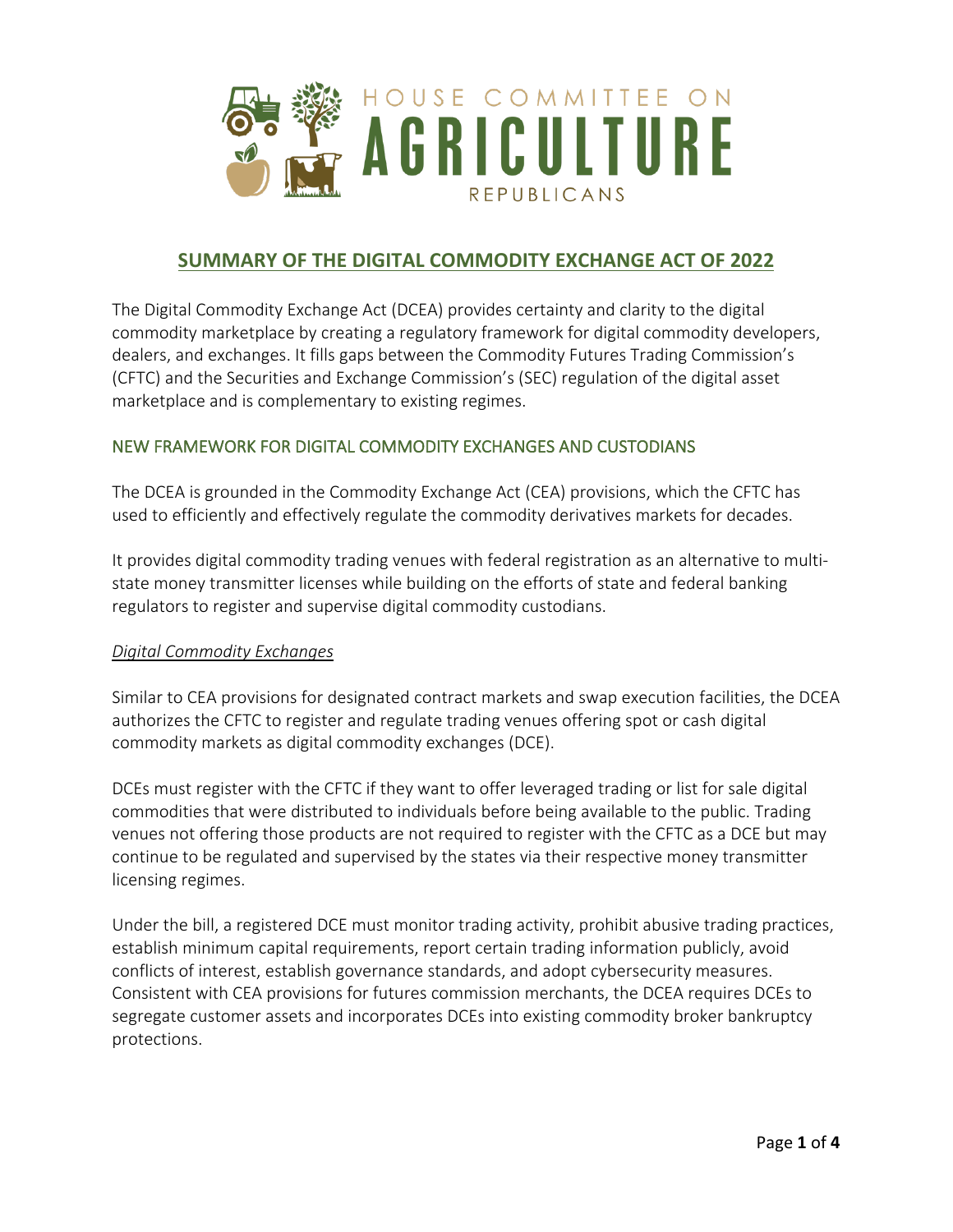## *Qualified Digital Commodity Custodians*

A registered DCE must hold customer digital commodity assets in a qualified digital commodity custodian*,* which is defined as a custodian recognized by the CFTC as appropriately regulated and adequately supervised by a state, federal, or international banking regulator.

### IMPROVING THE PROCESS OF TRADING DIGITAL COMMODITIES

The DCEA simplifies how new digital commodities are brought to market by creating clear jurisdictional lines between the CFTC and the SEC and establishing a more collaborative, flexible process to evaluate whether digital commodities should be made available for trading on a registered exchange.

### *Clear Rules of the Road*

The DCEA does not disturb the SEC's jurisdiction over securities offerings that involve digital assets. Nor does it impact the SEC's jurisdiction over digital assets that represent some form of ownership or investment in a business. However, if a digital asset does not convey rights and obligations typically associated with a security, then it is considered a digital commodity and subject to the CFTC's regulatory regime as provided in the DCEA.

### *Pre-Sold Digital Commodities*

Under the DCEA, a "digital commodity presale" occurs when a developer delivers or promises to deliver a digital commodity to certain individuals as part of a securities offering or an investment contract. Recipients of pre-sold digital commodities are limited to selling them on a DCE, through a securities offering, or to an accredited investor. Holders of pre-sold commodities can also use them for their intended purpose (i.e., as utility tokens) or seek a public interest exemption from these trading restrictions from the CFTC.

### *Digital Commodity Listing Process*

The DCEA expands the CEA's self-certification process to DCEs seeking to list new digital commodities for trading. Through this process, DCEs are required to demonstrate to the CFTC that the new digital commodity complies with the requirements of the CEA. If the CFTC fails to deny the DCE's self-certification within a set time, the DCE may list the digital commodity for trading.

Unlike the self-certification process for derivatives contracts, the DCEs would be required analyze the mechanics of the digital commodity, including its purpose, functionality, governance structure, distribution, and participation. Generally, a DCE must certify that a digital commodity is "not readily susceptible to manipulation" before it can list any tokens. In addition, the DCE is required to make two specific determinations related to decentralization before certain digital commodities can trade: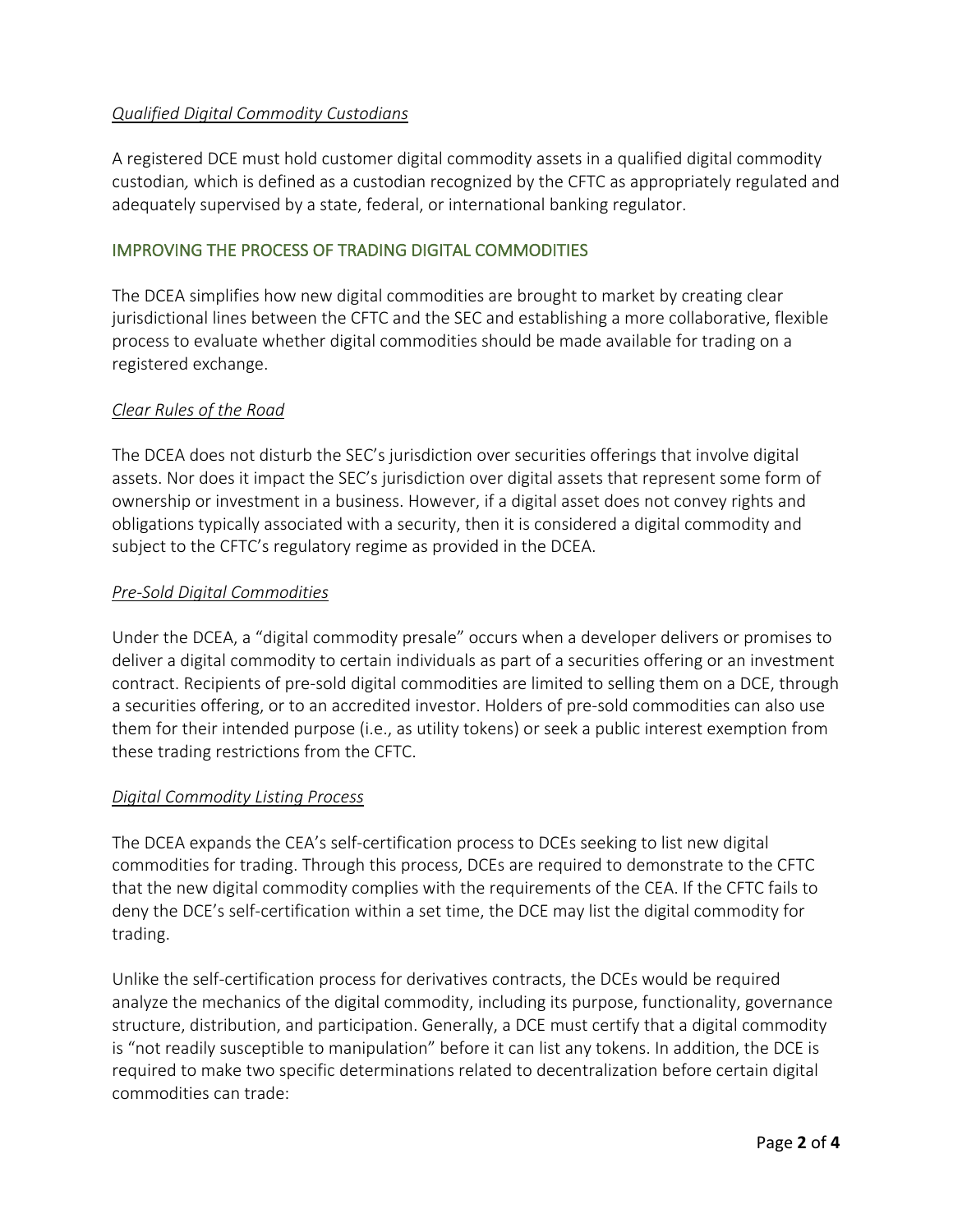- The DCE is prohibited from permitting trading in any digital commodity if it is reasonably likely that any person or group of people acting collectively can fraudulently alter its transaction history.
- The DCE is prohibited from permitting trading in any pre-sold unit of a digital commodity if it is reasonably likely that any person or group of people under common control can materially alter its functionality or operation.

### *Voluntary Registration of Digital Commodity Developers*

To assist digital commodity developers in preparing their projects for an eventual listing on a DCE, the DCEA provides them with a means to register with the CFTC and make required disclosures. Registration ensures the public information available about a digital commodity is standardized and records relating to pre-sold digital commodities are accurate.

No digital commodity developer would be required to register, but registration could help facilitate the eventual public trading of the digital commodity.

## PROTECTING CUSTOMERS UTILIZING STABLECOINS

The DCEA provides a new regulatory regime for certain stablecoins based on the CFTC's successful regimes to protect customers and customer assets across the wide range of commodity market intermediaries.

### *Registering Fixed-Value Digital Commodity Operators*

The DCEA permits asset-backed stablecoin operators to register with the CFTC as fixed-value digital commodity operators (FVDCO). Registration requires an FVDCO to meet certain obligations, including publicly sharing essential operational information about the fixed-value digital commodity (FVDC), protecting the assets backing the FVDC, mitigating and disclosing conflicts of interest, and retaining books and records for examination by the CFTC.

Registration provides a simplified path for FVDCs to be utilized on registered DCEs, encouraging compliance.

### *Full Accounting of FVDC Assets and Liabilities*

The DCEA requires FVDCOs to be subject to a comprehensive reporting and auditing regime to ensure assets backing the FVDC are fully accounted for and there are sufficient resources available to meet redemption obligations fully.

### SIMPLIFYING DIGITAL COMMODITY DEALING AND PROTECTING CUSTOMERS

### *Permitting FCMs to Participate in Digital Commodity Markets*

The DCEA expands the CEA's definition of a futures commission merchant (FCM) to regulate entities holding customer funds, and serving as intermediaries for a registered entity or acting as